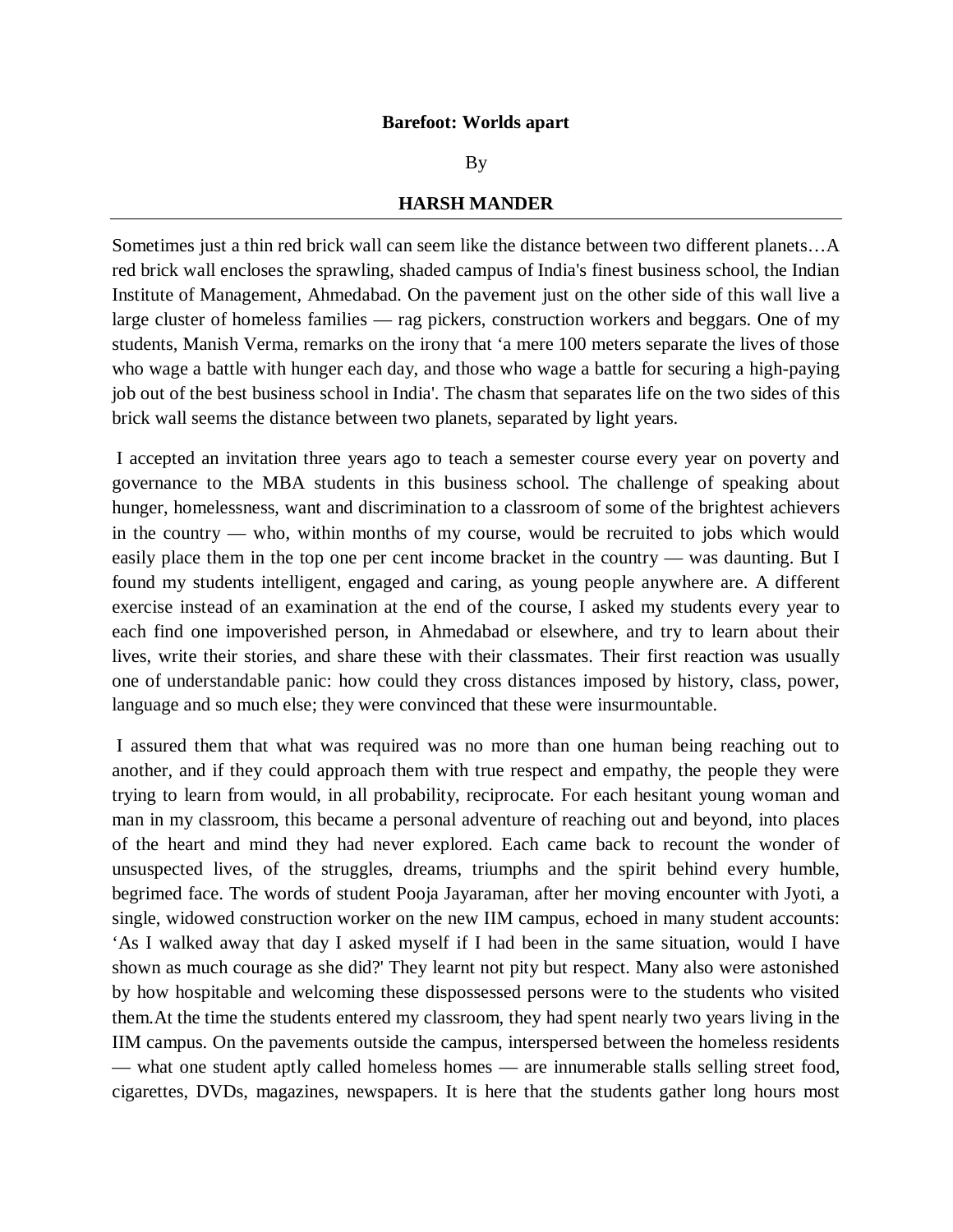evenings, to 'chill and hang out'. They would have passed their homeless neighbours literally several hundred times these two years. But they never before thought of them as people with worthy stories.A homeless rag-picker Anand Bhai lives with his family on the pavement adjacent to the walls of IIM Ahmedabad. He shows Manish Verma his part of the footpath, which houses about 50 such families of rag-pickers, and says, 'Whatever you see within the enclosure of this part of the footpath is mine'. Manish describes what he sees on those 10 feet of pavement, which 'houses his family, a wooden cart used for collecting scrap, four steel utensils, a couple of jute bags stitched together and a small tent.

That is all Anand Bhai can claim to own under the sun'.A typical day in his life 'consists of waking up every morning at 6 a.m. and leaving with his fellow rag pickers for a day of work that includes picking up bits of paper, plastic bags, empty mineral water bottles and pretty much anything that can be exchanged for money'. His children are uneducated and beg for money during the day, typically collecting about Rs. 10 or 20 each after a day's hard work. Describing the uncertainty of what the family can eat at the end of each day, Manish uses a metaphor for hunger which only a business student could: 'The food itself is as unpredictable as the movements of the BSE Sensex.

If the day goes well and Anand Bhai is able to pocket a hundred rupee note, he comes to the part of the footpath he calls home with a piece of chicken, a few tomatoes, onions and coriander to relish what he calls a grand feast. On gloomy days when the earnings are restricted to about fifty rupees, the dinner consists of boiled potatoes and onions with chappatis'.Before parting, his unusual visitor asks him one last question: 'What are your ambitions for your children; what do you want them to be when they grow up?' He replies: 'They are the children of a rag picker and will become rag pickers'.Bleak prospectsA similar matter-of-fact absence of hope marks the life of another homeless rag-picker, Abhishek Gopal and Sougata Basu discovers that he was born on the streets of Ahmedabad, and lived all 30 years of his life on the same stretch of road. Sanjay Bhai's family consists of his mother, his wife and two children, a boy and a girl. He sets out with his entire family early every morning with a hired wooden cart to collect rags, separating them into different categories like iron, bottles, glass and so on, and selling them to a nearby dealer in exchange for money. He too believes that nothing will change in their lives, and his son will grow up to be a rag-picker like him.Spaces called homeMegha Jain evocatively describes the 'home' of another homeless rag-picker. 'On the pavement, Kanti has carved out a small space that he calls home.

They have a thin cotton mattress and a couple of old blankets. Some utensils and a large shiny radio-cum-cassette player make up the rest of his movable possessions. The home is defined by a tiny earthen chullah on the edge of the road and a string hung along the wall with some clothes on it. In the mornings they defecate in the open field about 300 metres away. When they leave for work, they roll up all their possessions and dump them behind a wall or some bushes. They aren't really worth stealing, so they have no fear'.Marly Diallo, an overseas Exchange Student, writes about Sabina, a young mother about 30, who recently gave birth to her fourth boy. She